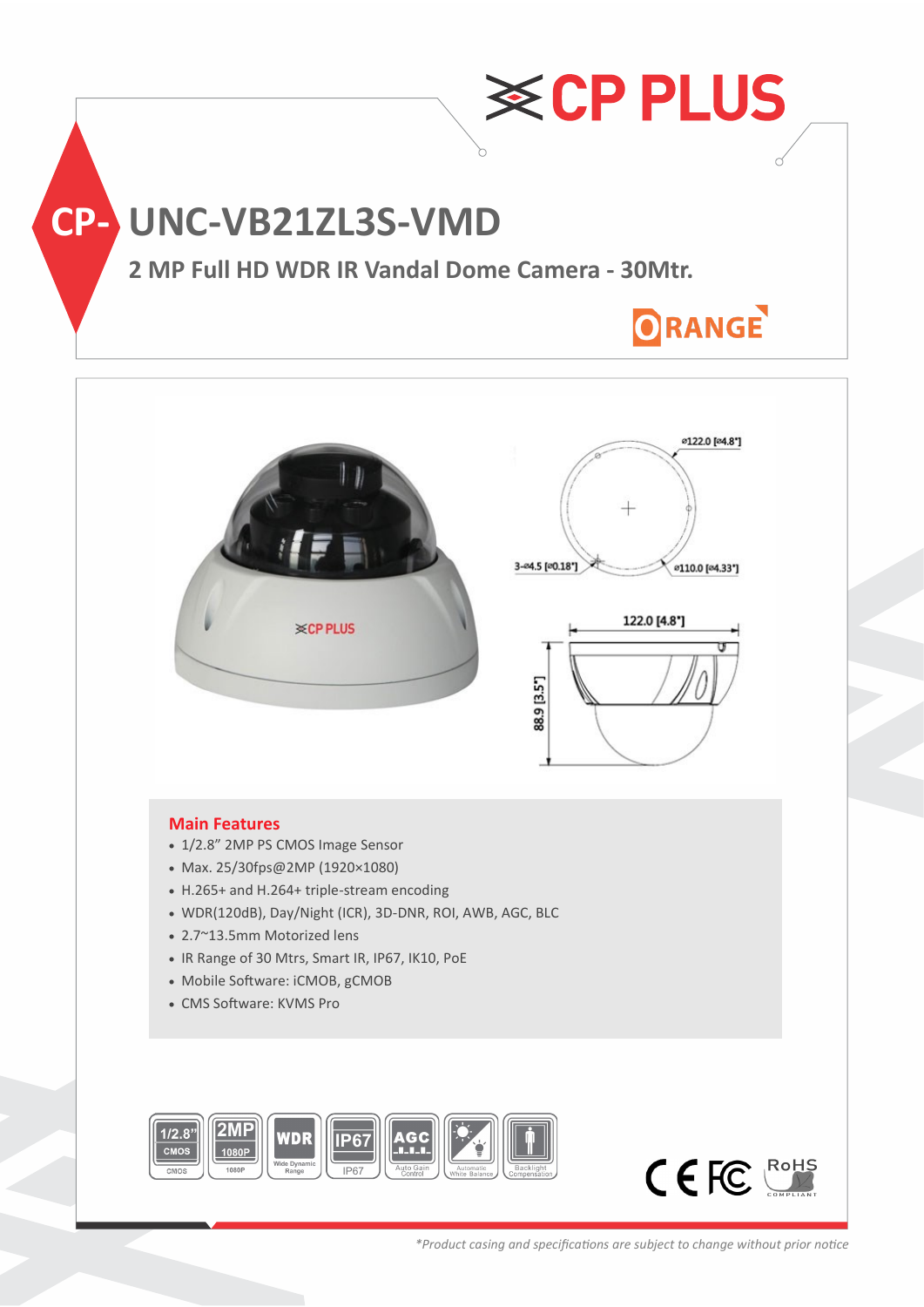**CP- UNC-VB21ZL3S-VMD**

**2 MP Full HD WDR IR Vandal Dome Camera - 30Mtr.**

# ORANGE

**≋CPPLUS** 

## **Feature Specification**

| Image Sensor                   | 1/2.8" 2MP Progressive scan CMOS                                                                                                                                                     |
|--------------------------------|--------------------------------------------------------------------------------------------------------------------------------------------------------------------------------------|
| <b>Effective Pixels</b>        | 1920(H) x 1080(V)                                                                                                                                                                    |
| Minimum Illumination           | 0.006Lux/F1.4 0.005Lux/F1.2( Color,1/3s,30IRE) 0.05Lux/F1.4 0.04Lux/F1.2<br>(Color, 1/30s, 30IRE) 0Lux/F1.4(IR on, B/W)                                                              |
| <b>Shutter Speed</b>           | Auto/Manual, 1/3~1/100000s                                                                                                                                                           |
| <b>White Balance</b>           | Auto/Natural/Street Lamp/Outdoor/Manual                                                                                                                                              |
| Lens                           | 2.7mm~13.5mm motorized Lens                                                                                                                                                          |
| Gain Control (AGC)             | Auto/Manual                                                                                                                                                                          |
| Angle of View                  | H:106°~29°, V:57°~17°                                                                                                                                                                |
| Video Compression              | H.265+/H.265/H.264+/H.264H/MJPEG (Sub Stream)                                                                                                                                        |
| <b>Back Light Compensation</b> | BLC / HLC / WDR(120dB)                                                                                                                                                               |
| S/N Ratio                      | More than 50dB                                                                                                                                                                       |
| Video Streaming                | 1080P (1 $\sim$ 25/30fps), D1/CIF(1 $\sim$ 25/30fps), D1/CIF(1 $\sim$ 25/30fps)                                                                                                      |
| Resolution                     | 1080P(1920x1080)/SXGA(1280×1024)/1.3M(1280×960)/720P(1280×720)/D1<br>(704×576/704×480)/ VGA(640×480)CIF(352×288/352×240)                                                             |
| Digital Zoom                   | 16x                                                                                                                                                                                  |
| Motion detection               | Off / On (4 Zone, Rectangle)                                                                                                                                                         |
| Privacy Mask                   | Off / On (4 Area, Rectangle)                                                                                                                                                         |
| <b>ICR</b>                     | Auto (ICR)/Color/B/W                                                                                                                                                                 |
| ROI                            | Off / On (4 Zone)                                                                                                                                                                    |
| Audio Input                    | 1Ch.                                                                                                                                                                                 |
| Audio Output                   | 1Ch.                                                                                                                                                                                 |
| <b>Audio Compression</b>       | G.711A;G.711Mu;G.726;AAC                                                                                                                                                             |
| Alarm IN                       | 1 channel In: 5mA 5VDC                                                                                                                                                               |
| Alarm Out                      | 1 channel Out: 300mA 12VDC                                                                                                                                                           |
| <b>Bit Rate</b>                | H.265: $12K \approx 6400Kbps$ , H.264: $32K \approx 10240Kbps$                                                                                                                       |
| Protocol                       | HTTP; HTTPs; TCP; ARP; RTSP; RTP; RTCP; UDP; SMTP; FTP; DHCP; DNS; DDNS; PPPOE; IPv4/v6;<br>QoS; UPnP; NTP; Bonjour; IEEE 802.1x; Multicast; ICMP; IGMP; ONVIF Profile S&G, API ,TLS |
| <b>Smart Detection</b>         | Tripwire, Intrusion                                                                                                                                                                  |
| Event Trigger                  | Motion detection, Video tampering, Scene changing, Network disconnection, IP address<br>conflict, Illegal access, Storage anomaly                                                    |
| Ethernet                       | RJ-45 (10/100Base-T)                                                                                                                                                                 |
|                                | C E FC                                                                                                                                                                               |